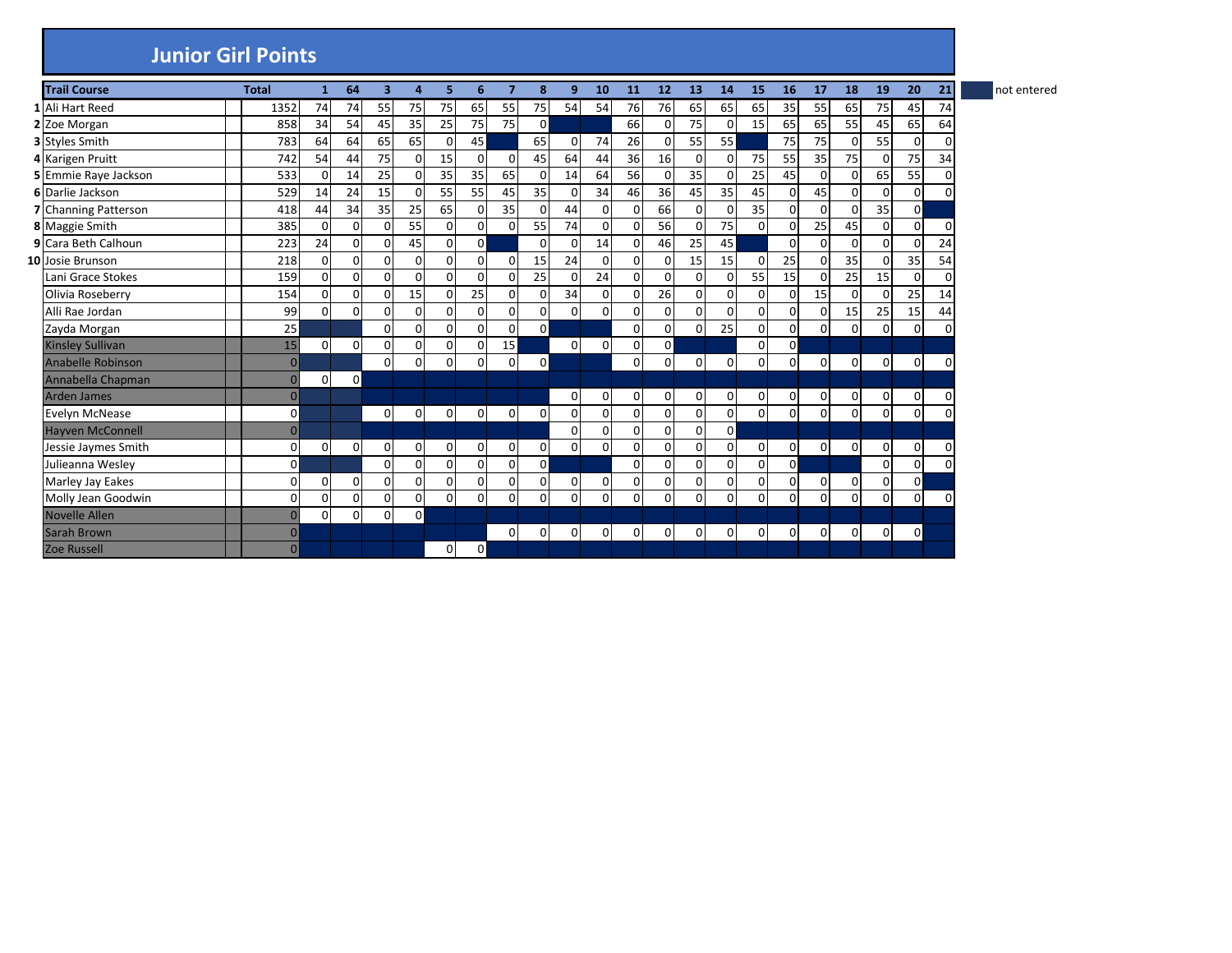| <b>Pole Bending</b>          | <b>Total</b>       | $\mathbf{1}$ | $\overline{2}$ | $\overline{\mathbf{3}}$ | 4              | 5              | 6              | $\overline{7}$ | 8              | 9               | 10             | 11           | 12             | 13              | 14             | 15           | 16              | 17          | 18             | 19              | 20             | 21          | not entered |
|------------------------------|--------------------|--------------|----------------|-------------------------|----------------|----------------|----------------|----------------|----------------|-----------------|----------------|--------------|----------------|-----------------|----------------|--------------|-----------------|-------------|----------------|-----------------|----------------|-------------|-------------|
| 1 Leighton Burris            | 1196               | 76           | 56             | 46                      | 66             | 67             | 67             | $\overline{0}$ | 67             | 77              | 77             | 67           | 77             | 76              | 76             | 75           | $\overline{75}$ | $\mathbf 0$ | 75             | $\mathbf 0$     | 76             | 0           |             |
| 2 Olivia Roseberry           | 831                | $\mathbf 0$  | 46             | $\overline{0}$          | 56             | 57             | 77             | 57             | $\overline{0}$ | 67              | 67             | $\mathbf 0$  | $\Omega$       | $\mathbf 0$     | 66             | 65           | 55              | 76          | $\overline{0}$ | 67              | $\mathbf 0$    | 75          |             |
| 3 Styles Smith               | 548                | 46           | 26             | $\overline{0}$          | 0              | 77             | $\mathbf 0$    |                | 57             | 47              | 37             | $\pmb{0}$    | $\mathbf 0$    | 66              | 56             |              | $\overline{0}$  | 66          | 35             | $\overline{0}$  | $\mathbf 0$    | 35          |             |
| 4 Zayda Morgan               | 535                | 26           | 16             | 26                      | $\mathbf 0$    | 37             | 47             | $\overline{0}$ | 27             |                 |                | 57           | $\Omega$       | $\mathbf 0$     | 46             | 55           | 45              | $\mathbf 0$ | 25             | 57              | 46             | 25          |             |
| 5 Mollie Walley              | 443                | 66           | 66             | 66                      | $\mathbf 0$    | $\pmb{0}$      | $\mathbf 0$    | $\mathbf 0$    | 77             | $\mathbf 0$     | $\overline{0}$ | 0            | 47             | 56              | $\Omega$       | 0            | $\mathbf 0$     | $\mathbf 0$ | 65             | $\overline{0}$  | $\mathbf 0$    | $\mathbf 0$ |             |
| 6 Anabelle Robinson          | 425                | $\mathbf 0$  | 76             | 76                      | 76             | 0              | $\mathbf 0$    | 77             | $\mathbf 0$    | 0               | 0              | 0            | $\mathbf 0$    | $\pmb{0}$       | 0              | 0            | 65              | $\mathbf 0$ | 55             | $\overline{0}$  | $\mathbf 0$    | $\mathbf 0$ |             |
| <b>7</b> Cara Beth Calhoun   | 426                | $\mathbf 0$  | $\Omega$       | $\Omega$                | $\mathbf 0$    | 27             | 57             |                | $\mathbf{0}$   | 57              | 47             | $\mathbf 0$  | $\Omega$       | $\mathbf 0$     | $\Omega$       |              | 35              | 36          | 45             | 77              | $\mathbf 0$    | 45          |             |
| 8 Alayna Sherman             | 346                | 56           | $\mathbf 0$    | 36                      | $\mathbf 0$    | $\mathbf 0$    | 17             | 47             | $\mathbf 0$    | 0               | $\Omega$       | 77           | 67             | $\pmb{0}$       | $\Omega$       | 0            | $\mathbf 0$     | 46          | $\overline{0}$ | $\overline{0}$  | $\mathbf 0$    | $\Omega$    |             |
| 9 Sarah Brown                | 216                | 36           | $\mathbf 0$    | 56                      | $\mathbf 0$    | 0              | $\Omega$       | 67             | $\overline{0}$ | $\mathbf 0$     | 57             | $\Omega$     | $\Omega$       | $\mathbf{0}$    | $\Omega$       | $\mathbf 0$  | $\Omega$        | $\mathbf 0$ | $\overline{0}$ | $\overline{0}$  | $\mathbf 0$    |             |             |
| 10 Addison Waltman           | 201                | $\mathbf 0$  | $\mathbf 0$    | $\mathbf 0$             | $\overline{0}$ | 47             | $\mathbf 0$    | $\mathbf 0$    | $\mathbf 0$    | 0               | $\Omega$       | 47           | $\mathbf 0$    | $\overline{36}$ | 26             | 45           | $\mathbf 0$     | $\mathbf 0$ | $\overline{0}$ | $\pmb{0}$       | $\mathbf 0$    | 0           |             |
| Lani Grace Stokes            | 171                | $\mathbf 0$  | 36             | $\mathbf 0$             | 36             | 0              | $\Omega$       | 0              | $\mathbf 0$    | 0               | $\Omega$       | 37           | 37             | $\mathbf 0$     | $\Omega$       | 25           | $\mathbf 0$     | $\mathbf 0$ | $\overline{0}$ | 0               | $\mathbf 0$    | $\Omega$    |             |
| <b>Zoe Russell</b>           | 161                |              |                |                         |                |                |                | 17             | $\mathbf 0$    | 0               | $\Omega$       | 0            | $\mathbf 0$    | $\mathbf 0$     | 36             | 35           | $\mathbf 0$     | 0           | $\overline{0}$ | 37              | 36             |             |             |
| Karigen Pruitt               | 146                | $\mathbf 0$  | $\mathbf 0$    | $\Omega$                | $\mathbf 0$    | 0              | $\Omega$       | 27             | 47             | $\mathbf 0$     | $\Omega$       | 0            | $\mathbf 0$    | 46              | $\Omega$       | $\mathbf 0$  | $\mathbf 0$     | $\mathbf 0$ | $\overline{0}$ | $\mathbf 0$     | 26             | $\Omega$    |             |
| Kinsley Sullivan             | 181                | $\mathbf 0$  | $\mathbf 0$    | $\Omega$                | $\Omega$       | 0              | $\Omega$       | $\Omega$       |                | 0               | $\Omega$       | 27           | $\mathbf 0$    | $\mathbf 0$     | 16             | 15           | $\overline{25}$ | 16          | $\Omega$       | $\overline{27}$ | $\mathbf 0$    | 55          |             |
| Josie Brunson                | 112                | $\mathbf 0$  | $\mathbf 0$    | $\Omega$                | 46             | $\mathbf 0$    | $\Omega$       | $\Omega$       | $\overline{0}$ | 0               | $\Omega$       | 0            | $\mathbf 0$    | $\mathbf 0$     | $\Omega$       | 0            | $\mathbf 0$     | $\mathbf 0$ | $\Omega$       | $\overline{0}$  | 66             | $\Omega$    |             |
| Molly Jean Goodwin           | 101                | $\mathbf 0$  | $\mathbf 0$    | $\Omega$                | $\mathbf 0$    | 0              | $\mathbf 0$    | 37             | $\mathbf 0$    | $\mathbf 0$     | 17             | 0            | $\mathbf 0$    | $\mathbf 0$     | $\Omega$       | 0            | $\mathbf 0$     | $\mathbf 0$ | $\overline{0}$ | 47              | $\mathbf 0$    | $\mathbf 0$ |             |
| Jessie Jaymes Smith          | 81                 | $\mathbf 0$  | $\mathsf 0$    | $\overline{0}$          | $\mathbf 0$    | 0              | $\mathbf 0$    | $\mathbf 0$    | 37             | $\overline{17}$ | 27             | $\mathbf 0$  | $\overline{0}$ | $\pmb{0}$       | $\Omega$       | 0            | $\Omega$        | $\mathbf 0$ | $\Omega$       | $\mathbf{0}$    | $\mathbf 0$    | $\mathbf 0$ |             |
| Evelyn McNease               | 71                 | $\mathbf 0$  | $\mathbf 0$    | $\Omega$                | $\Omega$       | 0              | $\mathbf 0$    | $\mathbf 0$    | $\mathbf 0$    | $\mathbf 0$     | $\mathbf 0$    | $\mathbf 0$  | $\Omega$       | $\mathbf 0$     | $\Omega$       | $\mathbf 0$  | 15              | 56          | $\overline{0}$ | $\mathbf{0}$    | $\mathbf 0$    | $\Omega$    |             |
| <b>Marley Jay Eakes</b>      | 136                |              |                |                         |                |                |                |                |                |                 |                |              |                |                 |                |              |                 | $\Omega$    | 15             | $\overline{0}$  | 56             | 65          |             |
| <b>Channing Patterson</b>    | 69                 | $\mathbf 0$  | $\mathbf 0$    | $\overline{0}$          | 26             | $\mathbf 0$    | $\overline{0}$ | $\overline{0}$ | 17             | 0               | $\overline{0}$ | $\mathbf 0$  | $\overline{0}$ | $\mathbf 0$     | $\Omega$       | $\mathbf 0$  | $\overline{0}$  | 26          | $\Omega$       | $\overline{0}$  | $\mathbf 0$    |             |             |
| Alayna Yarbrough             | 53                 | 16           | $\mathbf 0$    |                         |                | $\pmb{0}$      | $\mathbf 0$    | $\circ$        | $\mathbf 0$    | $\overline{37}$ | $\Omega$       | 0            | $\pmb{0}$      |                 | $\overline{0}$ |              |                 |             |                | $\overline{0}$  |                |             |             |
| Liza Laird                   | 50                 |              |                | $\mathbf 0$             | $\mathbf 0$    | $\mathbf 0$    | $\mathbf 0$    |                |                | $\Omega$        | $\Omega$       | 17           | 17             | $\mathbf 0$     | $\mathbf{0}$   |              | $\mathbf{0}$    | 0           | $\Omega$       | $\mathbf{0}$    | 16             | C           |             |
| <b>Hayven McConnell</b>      | 44                 |              |                |                         |                | 17             | $\Omega$       | $\mathsf{o}$   | $\overline{0}$ | 27              | $\Omega$       | 0            | $\mathbf 0$    | 0               | $\overline{0}$ |              |                 |             |                |                 |                |             |             |
| Arden James                  | 44                 |              |                |                         |                |                | 27             | $\Omega$       | $\mathbf 0$    | 0               | $\Omega$       | $\mathbf 0$  | $\Omega$       | $\mathbf 0$     | $\Omega$       | $\mathbf{0}$ | $\Omega$        | $\Omega$    | $\Omega$       | 17              | $\overline{0}$ | $\Omega$    |             |
| Darlie Jackson               | 37                 | $\Omega$     | $\Omega$       | $\overline{0}$          | $\mathbf 0$    | 0              | 37             | $\Omega$       | $\mathbf{0}$   | 0               | $\Omega$       |              |                |                 |                |              |                 |             |                |                 |                |             |             |
| Layne Smith                  | 32                 |              |                | 16                      | $\mathbf 0$    | 0              | $\mathbf 0$    |                | $\mathbf 0$    | 0               | $\mathbf{0}$   | $\mathbf{0}$ | $\overline{0}$ | 16              | $\Omega$       | $\mathbf 0$  | $\overline{0}$  | $\mathbf 0$ | $\overline{0}$ | $\mathbf{0}$    | $\mathbf 0$    |             |             |
| <b>Emmie Raye Jackson</b>    | 16                 | $\mathbf 0$  | $\mathbf 0$    | $\overline{0}$          | 16             | 0              | $\Omega$       | $\mathbf 0$    | $\Omega$       | 0               | $\Omega$       |              |                |                 |                |              |                 |             |                |                 |                |             |             |
| Alli Rae Jordan              | $\pmb{0}$          | $\Omega$     | $\mathbf 0$    | $\Omega$                | $\mathbf 0$    |                |                |                |                |                 |                |              |                |                 |                |              |                 |             |                |                 |                |             |             |
| <b>Beth George</b>           | $\pmb{\mathsf{O}}$ |              |                |                         |                |                |                | $\mathbf 0$    |                | 0               | $\Omega$       | $\mathbf{0}$ | $\Omega$       |                 |                |              |                 |             |                |                 |                |             |             |
| <b>Callie Sullivan</b>       | $\mathbf 0$        |              |                | $\overline{0}$          | $\mathbf 0$    | $\overline{0}$ | $\mathbf 0$    |                |                |                 |                |              |                |                 |                |              |                 |             |                |                 |                |             |             |
| <b>Charlee Kate Peterson</b> | $\overline{0}$     |              |                |                         |                |                |                | $\overline{0}$ | $\overline{0}$ | 0               | $\circ$        |              |                |                 |                |              |                 |             |                |                 |                |             |             |
| <b>Ellie Jeffreys</b>        | $\mathbf 0$        | $\mathbf 0$  |                |                         |                |                |                |                |                |                 |                |              |                |                 | $\mathsf{o}$   |              |                 |             |                |                 |                |             |             |
| Keri Rolison                 | $\overline{0}$     |              |                |                         |                |                |                | 0              | 0              | 0               | $\mathbf{0}$   |              |                |                 |                |              |                 |             |                |                 |                |             |             |
| <b>Novelle Allen</b>         | $\mathbf 0$        | $\mathbf 0$  | $\mathbf 0$    | $\overline{0}$          | $\mathbf 0$    | $\mathbf 0$    | $\Omega$       | $\overline{0}$ | $\mathbf 0$    | 0               | $\overline{0}$ | $\mathbf 0$  | $\mathbf 0$    | $\mathbf 0$     | $\mathbf 0$    | $\mathbf{0}$ | $\overline{0}$  | 0           | $\overline{0}$ | $\mathbf 0$     | $\overline{0}$ | 0           |             |
| Palyn Brock                  | $\mathbf 0$        |              |                |                         |                |                |                | $\mathbf 0$    | $\mathbf 0$    |                 |                |              |                |                 |                |              |                 |             |                |                 |                |             |             |
| <b>Presley Ward</b>          | $\pmb{\mathsf{O}}$ |              |                | $\mathbf 0$             | 0              | $\mathbf 0$    | $\mathbf 0$    | 0              | $\mathbf 0$    | 0               | $\mathbf{0}$   |              |                |                 |                |              |                 | $\mathbf 0$ | $\overline{0}$ | $\mathbf 0$     | $\mathbf 0$    |             |             |
| Sailer Ward                  | $\mathbf 0$        |              |                | $\Omega$                | $\Omega$       | 0              | $\Omega$       | $\mathbf 0$    | $\mathbf 0$    | 0               | $\overline{0}$ | 0            | $\overline{0}$ | 0               | 0              | 0            | $\mathbf 0$     | 0           | $\Omega$       | $\overline{0}$  | $\mathbf 0$    |             |             |
| Shelby Kate Taylor           | 0                  | $\mathbf 0$  | 0              |                         |                | 0              | 0              | $\mathbf 0$    | $\Omega$       | 0               | 0              | 0            | $\overline{0}$ | $\Omega$        | $\Omega$       | $\mathbf 0$  | $\Omega$        | 0           | $\overline{0}$ | $\mathbf 0$     | $\mathbf 0$    | 0           |             |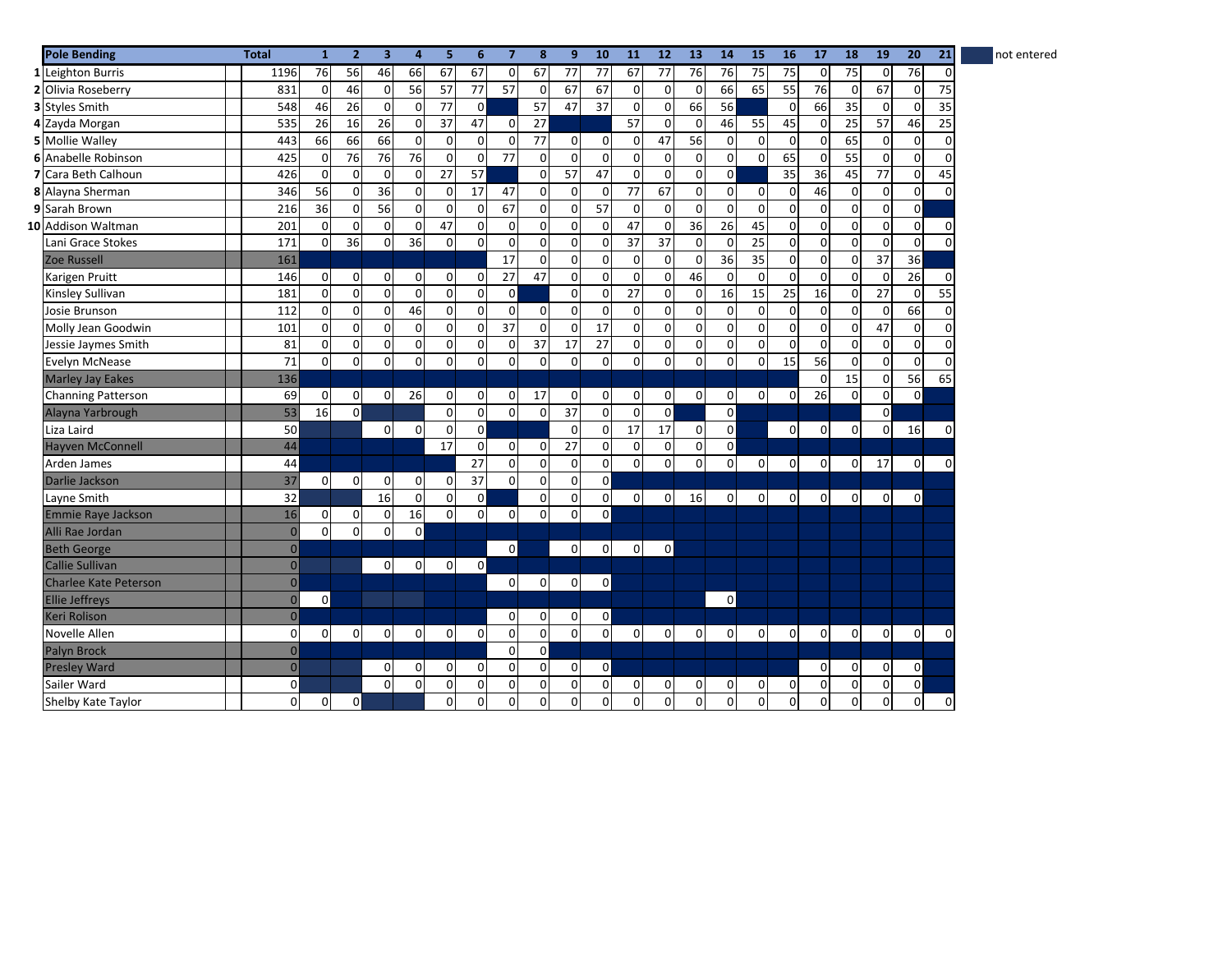| <b>Goat Tying</b>         | <b>Total</b>   | 1              | $\overline{\phantom{a}}$ | 3              | Δ              | 5              | 6              | 7              | 8              | 9           | 10             | 11             | 12           | 13          | 14        | 15           | 16             | 17       | 18       | 19             | 20             | 21       | not entered |
|---------------------------|----------------|----------------|--------------------------|----------------|----------------|----------------|----------------|----------------|----------------|-------------|----------------|----------------|--------------|-------------|-----------|--------------|----------------|----------|----------|----------------|----------------|----------|-------------|
| 1 Styles Smith            | 1020           | 24             | 74                       | 25             | 35             | 55             | 65             |                | 65             | 25          | 65             | 0              | 76           | 76          | <b>75</b> |              | 35             | 75       | 75       | 65             | 35             | 75       |             |
| 2 Marley Jay Eakes        | 694            | $\overline{0}$ | 64                       | 45             | $\Omega$       | 65             | 55             | 74             | 75             | 0           | 75             | 36             | 0            | $\Omega$    | 55        | $\Omega$     | 25             | 55       | 0        | 45             | 0              | 25       |             |
| <b>3 Kinsley Sullivan</b> | 557            | $\Omega$       | $\Omega$                 | O              | $\Omega$       | 45             | C              | 64             |                | 35          | $\Omega$       | 26             | 66           | 66          | 35        | 55           | 75             | 25       | 65       | $\Omega$       | $\Omega$       | $\Omega$ |             |
| 4 Cara Beth Calhoun       | 552            | 0              | 54                       | 65             | 75             | 0              | 45             |                | $\overline{0}$ | 75          | 0              | 66             | 56           | 26          | $\Omega$  |              | 15             | $\Omega$ | 0        | 75             | $\Omega$       | $\Omega$ |             |
| 5 Darlie Jackson          | 508            | 74             | 24                       | $\Omega$       | $\mathbf 0$    | $\Omega$       | 75             | 34             | 55             | 65          | 55             | 46             | $\Omega$     | 0           | $\Omega$  | $\Omega$     | $\Omega$       | $\Omega$ | 35       | $\Omega$       | 45             | $\Omega$ |             |
| 6 Emmie Raye Jackson      | 496            | 64             | $\mathbf 0$              | 75             | $\Omega$       | 35             | 35             | $\overline{0}$ | $\overline{0}$ | 55          | 0              | 56             | 16           | $\pmb{0}$   |           | 15           | $\Omega$       | $\Omega$ | 15       | $\mathbf{0}$   | 75             | 55       |             |
| <b>7</b> Alli Rae Jordan  | 423            | 44             | 34                       | 55             | 55             | 15             |                | 14             | $\overline{0}$ | 15          | 25             | 0              | <sup>0</sup> | 46          |           | 35           | $\Omega$       | 35       | $\Omega$ | $\Omega$       | 15             | 35       |             |
| Zayda Morgan              | 351            |                |                          |                |                |                |                |                |                |             |                |                |              | 36          | 65        | 65           | $\Omega$       | 65       | $\Omega$ | 55             | $\mathbf 0$    | 65       |             |
| 8 Karigen Pruitt          | 350            | 34             | $\mathbf 0$              | $\overline{0}$ | $\mathbf 0$    | 0              | 15             | 24             | 35             | 0           | 15             | 76             | 36           | $\mathbf 0$ | $\Omega$  | $\mathbf{0}$ | 65             | 0        | $\Omega$ | 25             | 25             | $\Omega$ |             |
| 9 Sarah Brown             | 291            |                |                          | $\Omega$       | 15             | 25             | $\Omega$       | 54             | $\overline{0}$ | 0           | $\Omega$       | 16             | 46           | 0           |           | 0            | $\overline{0}$ | 45       | 55       | 35             | $\overline{0}$ |          |             |
| 10 Olivia Roseberry       | 275            | $\Omega$       | 44                       | O              | 45             | 0              | $\Omega$       | 01             | 25             | 0           | $\Omega$       | 0              | $\Omega$     | 56          | 45        | $\Omega$     | $\Omega$       | $\Omega$ | $\Omega$ | 15             | $\Omega$       | 45       |             |
| Callie Sullivan           | 211            |                |                          | 35             | 25             | $\Omega$       | $\Omega$       |                |                | 45          |                | 0              | 26           | $\Omega$    |           | 0            | $\Omega$       | 15       | $\Omega$ | $\Omega$       | 65             | $\Omega$ |             |
| Arden James               | 165            |                |                          |                |                |                | $\Omega$       | $\overline{0}$ | $\mathbf 0$    | 0           | 35             | $\overline{0}$ | $\Omega$     | 0           |           | 75           | $\Omega$       | $\Omega$ | $\Omega$ | $\mathbf{0}$   | 55             | $\Omega$ |             |
| Zoe Russell               | 163            | 54             | $\mathbf 0$              | $\Omega$       | 65             | $\mathbf 0$    | 0              | 44             | $\overline{0}$ | 0           | $\overline{0}$ | 0              | 0            | 0           |           | 0            | $\overline{0}$ | $\Omega$ | $\Omega$ | $\overline{0}$ | 0              | O        |             |
| <b>Addison Waltman</b>    | 141            |                |                          | 0              | 0              | 0              | 0              | 0              | $\overline{0}$ | 0           | 0              | 0              |              | 16          |           | 45           | 55             | $\Omega$ | 25       | $\overline{0}$ | $\overline{0}$ | $\Omega$ |             |
| <b>Channing Patterson</b> | 90             |                |                          |                |                |                |                |                |                |             |                | 0              | $\Omega$     | $\Omega$    |           | $\Omega$     | 45             | $\Omega$ | 45       | $\mathbf{0}$   | $\overline{0}$ |          |             |
| Layne Smith               | 90             |                |                          | $\overline{0}$ | $\mathbf 0$    | 0              | 25             |                | $\overline{0}$ | $\mathbf 0$ | $\Omega$       | $\overline{0}$ | $\Omega$     | $\mathbf 0$ | 25        | 25           | $\Omega$       | $\Omega$ | $\Omega$ | $\mathbf 0$    | $\mathbf 0$    | 15       |             |
| Josie Brunson             | 75             | $\mathbf 0$    | $\mathbf 0$              | $\Omega$       | $\overline{0}$ | 75             | $\Omega$       | $\Omega$       | $\mathbf{0}$   | 0           | $\Omega$       | $\Omega$       | 0            | 0           |           | 0            | $\Omega$       | $\Omega$ | $\Omega$ | $\mathbf{0}$   | 0              | $\Omega$ |             |
| Evelyn McNease            | 60             | $\Omega$       | $\Omega$                 | $\Omega$       | $\Omega$       | 0              | $\Omega$       | $\Omega$       | 45             | $\Omega$    | $\Omega$       | $\Omega$       | $\Omega$     | $\Omega$    | 15        | $\Omega$     | $\Omega$       | $\Omega$ | $\Omega$ | 0              | $\Omega$       | $\Omega$ |             |
| Lani Grace Stokes         | 59             | 14             | $\Omega$                 | $\Omega$       | $\Omega$       | 0              | $\Omega$       | $\Omega$       | $\Omega$       | $\Omega$    | 45             | 0              | $\Omega$     | $\Omega$    |           | 0            | $\Omega$       | $\Omega$ | ΩI       | 0              | $\Omega$       | $\Omega$ |             |
| <b>Presley Ward</b>       | 15             |                |                          | $\Omega$       | $\overline{0}$ | $\overline{0}$ | $\overline{0}$ | 0              | 15             | $\mathbf 0$ | $\Omega$       | $\overline{0}$ | $\Omega$     | 0           | $\Omega$  |              |                |          |          |                |                |          |             |
| Julieanna Wesley          | $\mathbf 0$    |                |                          | $\Omega$       | $\Omega$       | 0              | $\Omega$       | 0              | $\mathbf{0}$   |             |                | $\Omega$       | 0            | 0           | 0         | 0            | $\overline{0}$ |          |          | $\overline{0}$ | $\mathbf 0$    | $\Omega$ |             |
| Liza Laird                | $\mathbf 0$    |                |                          |                |                |                |                |                |                | $\Omega$    | $\Omega$       | $\Omega$       | 0            | 0           | $\Omega$  |              | $\Omega$       | $\Omega$ | $\Omega$ | $\mathbf 0$    | $\Omega$       | $\Omega$ |             |
| Molly Jean Goodwin        | $\mathbf 0$    | $\overline{0}$ | 0                        | $\Omega$       | 0              | 0              | $\Omega$       | 0              | $\overline{0}$ | 0           | $\Omega$       | 0              | $\Omega$     | $\Omega$    |           | 0            | $\Omega$       | $\Omega$ | 0        | $\mathbf 0$    | 0              | $\Omega$ |             |
| Novelle Allen             | $\mathbf 0$    | $\Omega$       | $\Omega$                 | $\Omega$       | $\overline{0}$ | $\overline{0}$ | $\Omega$       | $\Omega$       | $\overline{0}$ | 0           | $\Omega$       | 0              | 0            | $\mathbf 0$ | $\Omega$  | $\Omega$     | $\Omega$       | $\Omega$ | 0        | $\Omega$       | $\Omega$       | $\Omega$ |             |
| Sailer Ward               | $\overline{0}$ |                |                          | 0              | $\mathbf 0$    | 0              | 0              | 0              | $\overline{0}$ | 0           | 0              | 0              | $\Omega$     | 0           | ٥I        |              |                |          |          |                |                |          |             |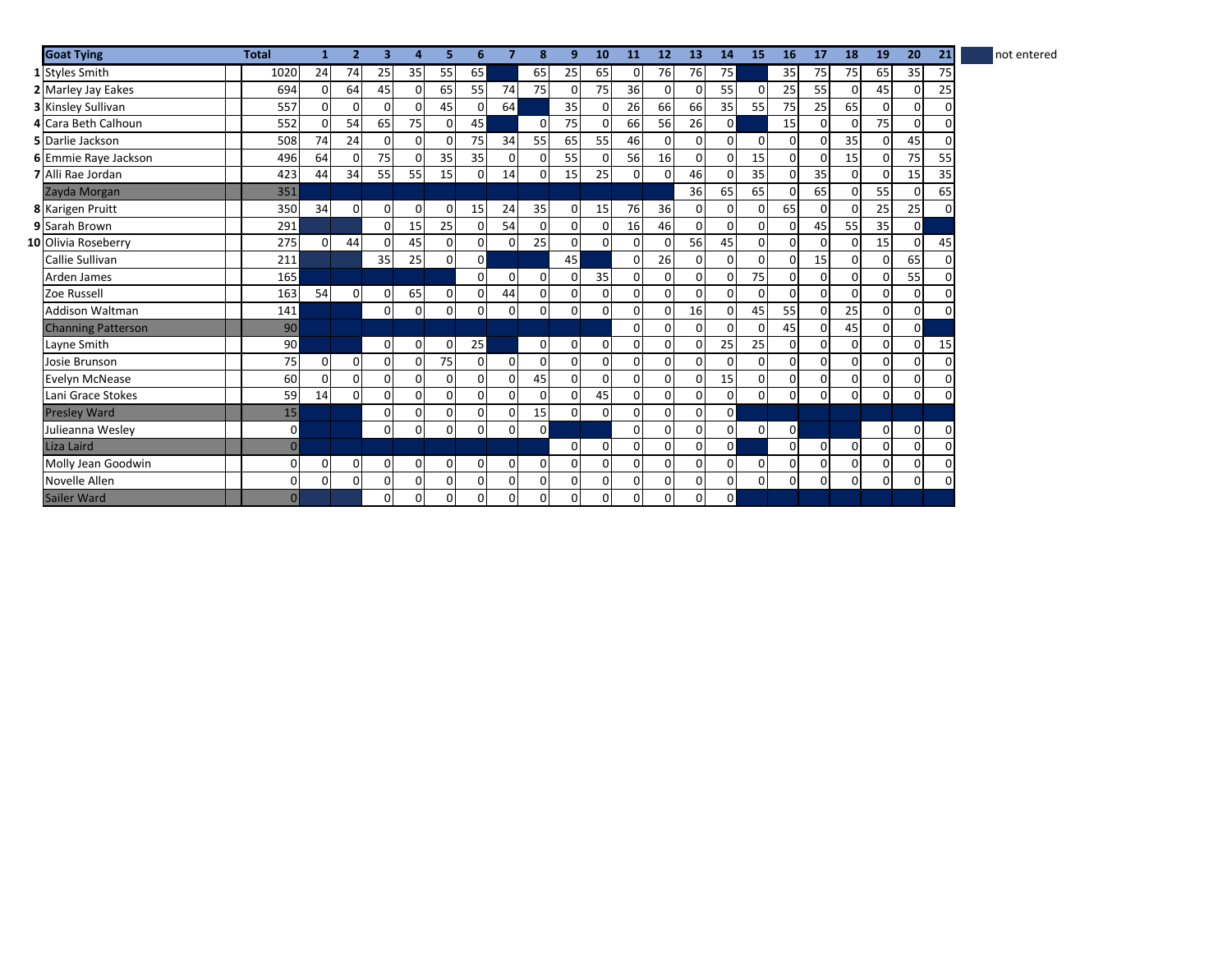| <b>Barrel Racing</b>      | <b>Total</b>        | $\mathbf{1}$   | $\overline{2}$ | $\overline{\mathbf{3}}$ | 4               | 5            | 6              | $\overline{7}$      | 8               | 9               | 10             | 11             | 12             | 13              | 14             | 15                      | 16              | 17              | 18              | 19              | 20           | 21          | not entered |
|---------------------------|---------------------|----------------|----------------|-------------------------|-----------------|--------------|----------------|---------------------|-----------------|-----------------|----------------|----------------|----------------|-----------------|----------------|-------------------------|-----------------|-----------------|-----------------|-----------------|--------------|-------------|-------------|
| 1 Anabelle Robinson       | 915                 | $\mathbf 0$    | 36             | $\overline{0}$          | 77              | 77           | 68             | $\overline{0}$      | 28              | $\overline{28}$ | 68             | 39             | 69             | 78              | 78             | 57                      | 77              | $\mathsf 0$     | $\overline{77}$ | 58              | $\mathbf 0$  | $\mathbf 0$ |             |
| 2 Olivia Roseberry        | 855                 | 26             | $\mathbf 0$    | 67                      | 57              | 67           | $\mathbf 0$    | 47                  | $\overline{0}$  | 18              | 38             | 29             | 59             | 58              | 48             | $\overline{37}$         | 67              | 77              | $\overline{27}$ | $\mathbf 0$     | 77           | 56          |             |
| <b>3</b> Leighton Burris  | 821                 | 76             | 26             | $\mathbf 0$             | 47              | 37           | 58             | 77                  | $\overline{38}$ | $\mathsf 0$     | 78             | 49             | 49             | 68              | 0              | $\mathbf{0}$            | $\overline{0}$  | $\overline{37}$ | $\overline{0}$  | 68              | 47           | 66          |             |
| 4 Kinsley Sullivan        | 744                 | 56             | 76             | 27                      | 67              | $\mathbf 0$  | 28             | 37                  |                 | 58              | 48             | 0              | $\mathbf 0$    | 48              | $\Omega$       | 27                      | 47              | 57              | 47              | 18              | 67           | 36          |             |
| 5 Cara Beth Calhoun       | 529                 | $\mathbf 0$    | 56             | 77                      | $\mathbf 0$     | $\mathbf 0$  | $\Omega$       | $\mathbf 0$         | $\mathbf 0$     | 48              | $\mathbf 0$    | 79             | 79             | 38              | 58             |                         | 27              | $\mathbf 0$     | 67              | $\mathbf 0$     | $\mathbf 0$  | $\Omega$    |             |
| 6 Mollie Walley           | 492                 | $\mathbf 0$    | $\mathbf 0$    | $\mathbf 0$             | $\mathbf 0$     | 27           | 48             | 57                  | 18              | 0               | 58             | $\mathsf 0$    | 29             | $\overline{28}$ | 28             | 67                      | $\mathbf 0$     | 47              | 57              | $\overline{28}$ | $\mathbf 0$  | $\mathbf 0$ |             |
| 7 Zayda Morgan            | 486                 | 36             | $\mathbf 0$    | 17                      | $\mathbf 0$     | 47           | 78             | $\overline{0}$      | $\mathbf 0$     |                 |                | 69             | $\mathbf 0$    | $\mathbf 0$     | $\Omega$       | $\overline{77}$         | $\overline{17}$ | 67              | 0               | $\overline{78}$ | $\mathbf 0$  | $\mathbf 0$ |             |
| 8 Layne Smith             | 316                 |                |                | $\mathbf 0$             | $\Omega$        | 57           | $\Omega$       |                     | $\Omega$        | 78              | $\Omega$       | $\Omega$       | $\mathbf 0$    | $\mathbf 0$     | 68             | 0                       | 37              | 0               | $\overline{0}$  | $\overline{0}$  | $\mathbf 0$  | 76          |             |
| 9 Addison Waltman         | 300                 | 66             | 46             | $\Omega$                | $\mathbf 0$     | $\mathbf 0$  | $\Omega$       | $\Omega$            | 78              | 0               | $\Omega$       | 0              | $\overline{0}$ | 18              | 18             | 17                      | 57              | $\mathbf 0$     | $\Omega$        | 0               | 0            | $\Omega$    |             |
| 10 Styles Smith           | 259                 | $\mathbf 0$    | $\mathbf 0$    | $\mathbf 0$             | $\mathbf 0$     | $\mathbf 0$  | 38             | $\mathbf 0$         | 68              | 0               | $\Omega$       | 59             | $\mathbf 0$    | $\mathbf 0$     | $\overline{0}$ |                         | $\overline{0}$  | $\mathbf 0$     | $\overline{0}$  | 48              | $\mathbf 0$  | 46          |             |
| Karigen Pruitt            | 214                 | $\mathbf 0$    | $\mathbf 0$    | 57                      | $\mathbf 0$     | 0            | $\mathbf 0$    | 27                  | $\overline{0}$  | 38              | 18             | 0              | $\mathbf 0$    | $\mathbf 0$     | $\Omega$       | 47                      | $\mathbf 0$     | 27              | $\overline{0}$  | $\overline{0}$  | $\mathbf{0}$ | $\mathbf 0$ |             |
| Zoe Morgan                | 193                 | $\mathbf 0$    | 66             | 47                      | 27              | 0            | $\Omega$       | $\mathbf 0$         | $\Omega$        |                 |                | 0              | $\Omega$       | $\mathbf 0$     | $\Omega$       | $\mathbf 0$             | $\Omega$        | $\mathbf 0$     | 37              | $\overline{0}$  | $\mathbf 0$  | 16          |             |
| Alayna Sherman            | 185                 | $\mathbf 0$    | 16             | 37                      | 17              | 0            | $\Omega$       | $\mathbf 0$         | $\mathbf{0}$    | 68              | 28             | 19             | $\mathbf 0$    | $\mathbf 0$     | $\Omega$       | 0                       | $\mathbf 0$     |                 |                 |                 |              |             |             |
| Lani Grace Stokes         | 118                 | 46             | $\pmb{0}$      | $\mathbf 0$             | $\mathbf 0$     | 0            | $\mathbf 0$    | $\overline{17}$     | $\mathbf 0$     | $\pmb{0}$       | $\Omega$       | 0              | $\mathbf 0$    | $\pmb{0}$       | 38             | 0                       | $\overline{0}$  | $\mathsf{O}$    | $\overline{0}$  | $\overline{0}$  | 17           | 0           |             |
| Emmie Raye Jackson        | 112                 | $\mathbf 0$    | $\mathbf 0$    | $\mathbf 0$             | $\overline{37}$ | 0            | $\mathbf 0$    | $\mathbf 0$         | $\mathsf{O}$    | 0               | $\mathbf 0$    | $\mathbf 0$    | $\mathbf 0$    | $\pmb{0}$       | $\mathbf 0$    | $\overline{0}$          | $\mathbf 0$     | $\mathbf 0$     | $\overline{0}$  | $\overline{38}$ | 37           | $\Omega$    |             |
| <b>Channing Patterson</b> | 91                  | $\mathbf 0$    | $\mathbf 0$    | $\Omega$                | $\mathbf 0$     | 17           | $\Omega$       | $\overline{0}$      | $\Omega$        | $\mathbf 0$     | $\Omega$       | $\mathbf 0$    | $\Omega$       | $\mathbf 0$     | $\Omega$       | $\mathbf{0}$            | $\overline{0}$  | 17              | $\Omega$        | $\mathbf{0}$    | 57           |             |             |
| Evelyn McNease            | 58                  | 0              | $\mathbf 0$    | $\mathbf{0}$            | $\mathbf 0$     | $\mathbf 0$  | $\mathbf 0$    | $\mathsf{o}$        | 58              | 0               | $\Omega$       | 0              | $\mathbf 0$    | $\mathbf 0$     | 0              | $\mathbf{0}$            | $\mathbf 0$     | $\mathbf 0$     | $\overline{0}$  | $\overline{0}$  | $\mathbf 0$  | $\Omega$    |             |
| Sarah Brown               | 48                  | $\mathbf 0$    | $\mathbf 0$    | $\overline{0}$          | $\mathbf 0$     | $\mathbf 0$  | $\mathbf 0$    | $\mathsf{o}$        | 48              | 0               | $\Omega$       | $\mathbf 0$    | $\mathbf 0$    | $\mathbf 0$     | $\Omega$       | $\overline{\mathbf{0}}$ | $\mathbf 0$     | $\mathbf 0$     | $\overline{0}$  | $\overline{0}$  | $\mathbf 0$  |             |             |
| Alli Rae Jordan           | $\overline{39}$     | $\mathbf 0$    | $\mathbf 0$    | $\mathbf 0$             | $\mathbf 0$     | 0            | $\overline{0}$ | 0                   | $\mathbf 0$     | 0               | $\mathbf{0}$   | 0              | 39             | $\pmb{0}$       | $\overline{0}$ | 0                       | $\overline{0}$  | 0               | $\overline{0}$  | $\overline{0}$  | $\mathbf 0$  | 0           |             |
| Josie Brunson             | 35                  | $\Omega$       | $\Omega$       | $\Omega$                | $\Omega$        | $\Omega$     | 18             | $\Omega$            | $\Omega$        | $\Omega$        | $\Omega$       | $\Omega$       | $\Omega$       | $\Omega$        | $\Omega$       | $\Omega$                | $\Omega$        | $\Omega$        | 17              | $\Omega$        | $\Omega$     | $\Omega$    |             |
| Liza Laird                | 26                  |                |                | $\mathbf{0}$            | $\mathbf 0$     | 0            | $\mathbf 0$    |                     |                 | 0               | $\Omega$       | 0              | $\Omega$       | $\mathbf 0$     | $\Omega$       |                         | $\Omega$        | 0               | $\overline{0}$  | $\overline{0}$  | $\mathbf 0$  | 26          |             |
| Callie Sullivan           | 19                  |                |                | $\mathbf{0}$            | $\mathbf 0$     | 0            | $\mathbf 0$    |                     |                 | 0               |                | 0              | 19             | $\Omega$        | $\Omega$       | $\overline{0}$          | $\mathbf 0$     | $\mathbf 0$     | $\Omega$        | $\mathbf 0$     | $\mathbf 0$  | $\Omega$    |             |
| Alayna Yarbrough          | $\pmb{\mathsf{O}}$  | $\overline{0}$ | $\mathbf 0$    |                         |                 | 0            | $\mathbf 0$    | <sub>0</sub>        | $\mathbf 0$     | 0               | $\Omega$       | 0              | $\overline{0}$ |                 | $\Omega$       |                         |                 |                 |                 | $\mathbf{0}$    | $\mathbf 0$  |             |             |
| Ali Hart Reed             | $\mathsf{O}\xspace$ |                |                | $\mathbf{0}$            | $\mathbf 0$     | $\Omega$     | $\Omega$       | $\mathbf 0$         | $\mathbf 0$     | 0               | $\Omega$       | $\mathbf 0$    | $\mathbf 0$    | $\pmb{0}$       | 0              | 0                       | $\mathbf 0$     | 0               | $\overline{0}$  | $\mathbf 0$     | $\mathbf 0$  | 0           |             |
| Arden James               | $\mathbf 0$         |                |                |                         |                 |              | $\Omega$       | $\overline{0}$      | $\Omega$        | 0               | $\Omega$       | 0              | $\Omega$       | $\pmb{0}$       | $\Omega$       | $\mathbf 0$             | $\Omega$        | $\Omega$        | $\Omega$        | $\mathbf 0$     | $\Omega$     | $\Omega$    |             |
| <b>Beth George</b>        | $\mathbf 0$         |                |                |                         |                 |              |                | $\mathbf 0$         |                 | 0               | $\Omega$       | 0              | $\mathbf 0$    |                 |                |                         |                 |                 |                 |                 |              |             |             |
| Charlee Kate Peterson     | $\pmb{0}$           |                |                |                         |                 |              |                | $\mathbf 0$         | $\mathbf 0$     | 0               | 0              | 0              | $\pmb{0}$      | $\pmb{0}$       | 0              | 0                       | $\mathbf 0$     | 0               | $\overline{0}$  | 0               | $\mathbf 0$  | 0           |             |
| Darlie Jackson            | $\pmb{0}$           | $\mathbf 0$    | $\mathbf 0$    | $\mathbf 0$             | $\overline{0}$  | $\mathbf 0$  | $\mathbf 0$    | $\mathbf 0$         | $\mathbf 0$     | $\mathbf 0$     | $\Omega$       | 0              | $\mathbf 0$    | $\mathbf 0$     | $\overline{0}$ | $\mathbf 0$             | $\Omega$        | $\Omega$        | 0               | $\Omega$        | $\mathbf 0$  | $\Omega$    |             |
| <b>Ellie Jeffreys</b>     | $\mathbf{0}$        | $\mathbf 0$    |                |                         |                 |              |                |                     |                 |                 |                |                |                |                 | $\mathsf{o}$   |                         |                 |                 |                 |                 |              |             |             |
| <b>Hayven McConnell</b>   | $\pmb{0}$           |                |                |                         |                 | $\mathbf{0}$ | 0              | $\overline{0}$      | $\mathbf 0$     | 0               | $\Omega$       | 0              | $\overline{0}$ | $\mathbf 0$     | $\overline{0}$ |                         |                 |                 |                 |                 |              |             |             |
| Jessie Jaymes Smith       | $\pmb{0}$           | $\mathbf 0$    | $\mathbf 0$    | $\Omega$                | $\mathbf 0$     | 0            | $\Omega$       | $\mathsf{O}\xspace$ | $\mathbf{0}$    | 0               | $\Omega$       | 0              | $\mathbf 0$    | 0               | $\Omega$       | 0                       | $\mathbf 0$     | 0               | $\overline{0}$  | 0               | $\mathbf 0$  | 0           |             |
| Julieanna Wesley          | $\mathbf 0$         |                |                | $\mathbf{0}$            | $\mathbf 0$     | $\mathbf 0$  | $\mathbf 0$    | 0                   | $\mathsf{O}$    |                 |                | 0              | $\mathbf 0$    | $\mathbf 0$     | 0              | $\mathbf 0$             | $\overline{0}$  | $\mathbf 0$     | $\Omega$        | $\mathbf 0$     | $\mathbf 0$  | $\mathbf 0$ |             |
| Keri Rolison              | $\mathbf{0}$        |                |                |                         |                 |              |                | $\mathbf 0$         | $\mathbf 0$     | 0               | $\mathsf{o}$   |                |                |                 |                |                         |                 |                 |                 |                 |              |             |             |
| Mary Claire Allman        | $\mathbf{0}$        | $\mathbf 0$    | $\mathbf 0$    |                         |                 |              |                | $\mathbf{0}$        | $\Omega$        |                 |                |                |                |                 |                |                         |                 |                 |                 |                 |              |             |             |
| Molly Jean Goodwin        | $\mathbf 0$         | 0              | $\mathbf 0$    | $\mathbf 0$             | 0               | 0            | 0              | $\mathbf 0$         | $\mathbf 0$     | 0               | 0              | 0              | 0              | 0               | 0              | 0                       | $\mathbf 0$     | 0               | $\overline{0}$  | 0               | $\mathbf 0$  | 0           |             |
| Novelle Allen             | $\pmb{0}$           | $\mathbf 0$    | $\mathbf 0$    | $\Omega$                | $\mathbf 0$     | $\mathbf 0$  | $\mathbf 0$    | $\mathsf{O}\xspace$ | $\pmb{0}$       | $\mathbf 0$     | $\Omega$       | $\overline{0}$ | $\mathbf{0}$   | $\Omega$        | $\Omega$       | $\overline{0}$          | $\Omega$        | $\Omega$        | $\Omega$        | $\overline{0}$  | $\pmb{0}$    | $\Omega$    |             |
| Palyn Brock               | $\overline{0}$      |                |                |                         |                 |              |                | $\mathbf 0$         | $\mathbf 0$     |                 |                |                |                |                 |                |                         |                 |                 |                 |                 |              |             |             |
| <b>Presley Ward</b>       | $\mathbf 0$         |                |                | $\overline{0}$          | 0               | 0            | 0              | $\overline{0}$      | $\mathbf 0$     | 0               | $\mathbf{0}$   |                |                |                 |                |                         |                 | 0               | $\overline{0}$  | $\overline{0}$  | $\mathbf 0$  |             |             |
| Sailer Ward               | $\pmb{0}$           |                |                | $\mathbf{0}$            | $\mathbf 0$     | 0            | $\mathbf 0$    | $\overline{0}$      | $\mathbf 0$     | 0               | $\overline{0}$ | 0              | $\overline{0}$ | $\pmb{0}$       | 0              | 0                       | $\mathbf 0$     | $\mathbf 0$     | $\overline{0}$  | $\overline{0}$  | $\mathbf 0$  |             |             |
| Shelby Kate Taylor        | 0                   | $\mathbf 0$    | 0              |                         |                 | 0            | $\mathbf 0$    | 0                   | 0               | 0               | 0              | 0              | $\mathbf 0$    | 0               | 0              | 0                       | $\mathbf 0$     | $\mathbf 0$     | $\mathbf{0}$    | $\overline{0}$  | $\mathbf 0$  | 0           |             |
| Zoe Russell               | $\overline{0}$      |                |                |                         |                 |              |                | $\Omega$            | $\Omega$        | $\Omega$        | $\Omega$       | $\mathbf{0}$   | $\Omega$       | 0               | $\Omega$       | $\mathbf 0$             | $\Omega$        | $\Omega$        | $\overline{0}$  |                 |              |             |             |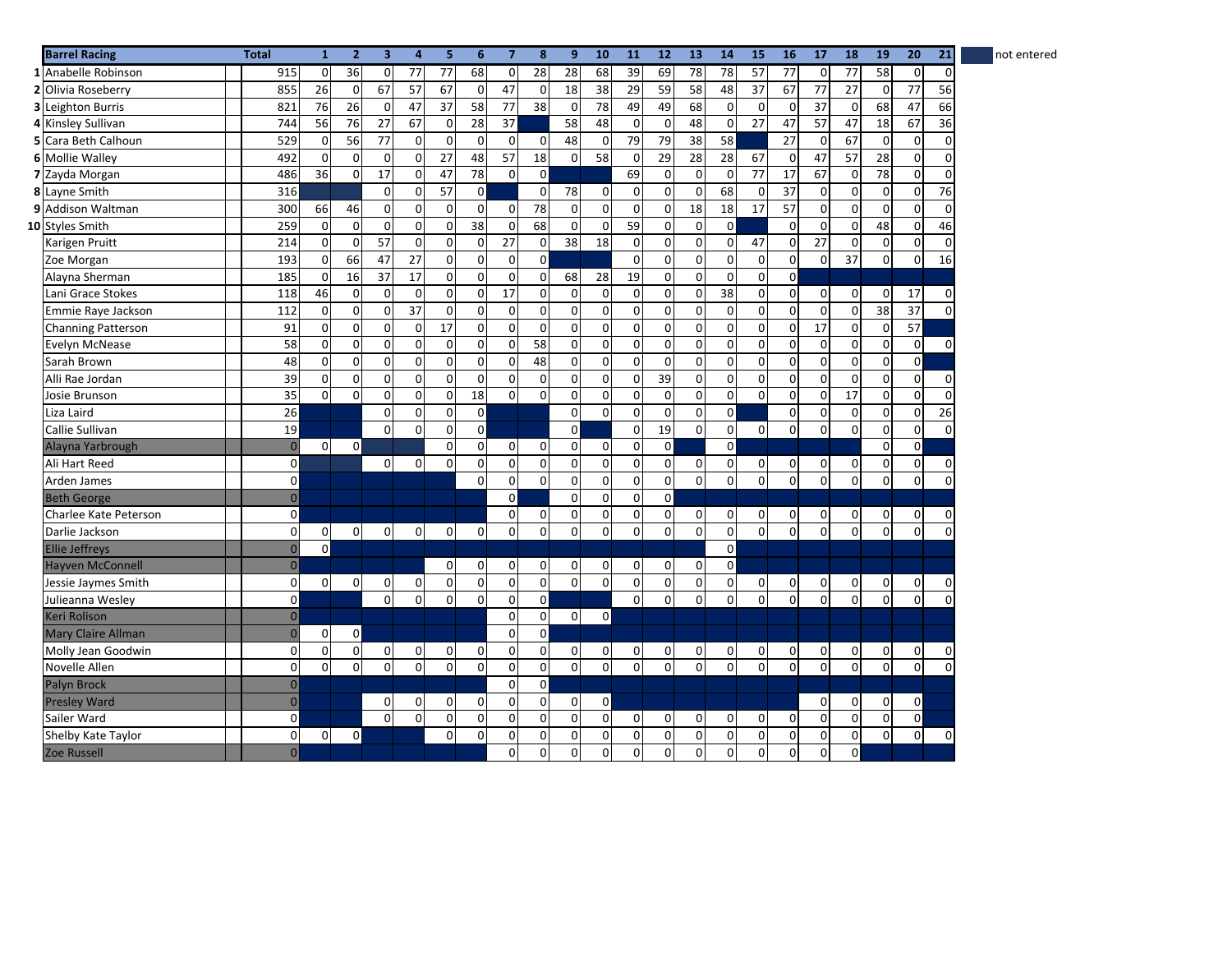| <b>Breakaway</b>           | <b>Total</b>   |          | $\overline{2}$ | з        | 4               |          | 6              |                | 8              | 9              | 10             | 11             | 12             | 13             | 14       | 15             | 16           | 17       | 18       | 19             | 20             | 21           | not entered |
|----------------------------|----------------|----------|----------------|----------|-----------------|----------|----------------|----------------|----------------|----------------|----------------|----------------|----------------|----------------|----------|----------------|--------------|----------|----------|----------------|----------------|--------------|-------------|
| 1 Styles Smith             | 670            | O        | 0              | 45       | 15 <sub>l</sub> | 75       | 64             | $\overline{0}$ | 74             | 0              | 64             | $\overline{0}$ | 54             | 75             | 01       | $\mathbf{0}$   | 0            | 75       | 64       | 65             | 0              |              |             |
| 2 Ali Hart Reed            | 619            | 54       | 0              | $\Omega$ | $\Omega$        | 35       | $\Omega$       | 44             | 64             | 55             | 44             | $\overline{0}$ | 0              | 25             | 45       | 65             | 0            | $\Omega$ | 24       | 45             | 55             | 64           |             |
| 3 Alayna Sherman           | 575            |          | $\Omega$       | 65       | $\overline{0}$  | $\Omega$ | 74             | $\Omega$       | 0              | 15             | 74             | 74             | 44             | 65             | 25       | $\Omega$       | 65           | $\Omega$ | 74       | $\Omega$       | $\Omega$       |              |             |
| 4 Mollie Walley            | 503            |          | 0              | $\Omega$ | 0               | $\Omega$ | $\mathbf{0}$   | 34             | 24             | 0              | 54             | 44             | 64             | 35             | 55       | $\Omega$       | 0            |          | 14       | 75             | 70             | 34           |             |
| <b>5</b> Cara Beth Calhoun | 490            |          | 0              | 0        | 65              | 65       | 44             | $\overline{0}$ | 44             | 45             | <sub>0</sub>   | $\overline{0}$ | 74             | $\Omega$       | $\Omega$ |                | 55           |          | 54       | $\Omega$       | 0              | 44           |             |
| 6 Channing Patterson       | 434            |          | 34             | 0        | 45              | 55       | 34             | $\overline{0}$ | 0              | 75             | 24             | 24             | 34             | $\overline{0}$ | 0        | 75             | 0            | O        | 34       | $\overline{0}$ | $\overline{0}$ |              |             |
| 7 Marley Jay Eakes         | 401            | 74       | 74             | 0        | 75              | 25       | 54             | $\Omega$       | $\overline{0}$ | $\Omega$       | <sub>0</sub>   | 64             | $\overline{0}$ | $\Omega$       | 0        | $\overline{0}$ | 0            | 0        | 0        | $\Omega$       | 35             |              |             |
| <b>8</b> Josie Brunson     | 348            | 44       | 24             | 25       | $\mathbf{0}$    | 0        | 0              | 24             | $\overline{0}$ | 0              | 34             | 14             | 14             | 0              | 35       | $\overline{0}$ | $\mathsf{o}$ |          | 0        | 35             | 45             | 54           |             |
| 9 Karigen Pruitt           | 326            |          | 44             | 35       | 25              | 45       | $\overline{0}$ | 64             | 34             | $\Omega$       | 0              | 34             | $\overline{0}$ | 45             | 0l       | $\overline{0}$ | 0            | 0        | οI       | 0              | $\overline{0}$ |              |             |
| 10 Zoe Russell             | 301            | 64       | 64             | 0        | $\overline{0}$  | $\Omega$ | $\overline{0}$ | $\overline{0}$ | 54             | 65             | 0              | 54             | $\mathsf{o}$   | $\overline{0}$ | 0l       | $\overline{0}$ | 0            | 0        | 0        | 0              | $\overline{0}$ |              |             |
| Kinsley Sullivan           | 253            |          | 54             | 55       | $\overline{0}$  | $\Omega$ | $\overline{0}$ | 74             |                | 0              | $\overline{0}$ | $\overline{0}$ | $\overline{0}$ | $\Omega$       | 15       | 55             | <sub>0</sub> | 0        | οI       | 0              | $\overline{0}$ |              |             |
| <b>Sydney Jones</b>        | 193            |          |                | 0        | $\mathbf 0$     | 15       | 24             | 54             | $\overline{0}$ | $\overline{0}$ |                |                |                | $\Omega$       | 65       | 35             | 0            | 0        | 0        | $\overline{0}$ | $\overline{0}$ | <sup>0</sup> |             |
| Alli Rae Jordan            | 193            | 0        | $\mathbf{0}$   | 0        | $\mathbf 0$     | $\Omega$ | 0              | $\overline{0}$ | 0              | 25             | 0              | $\overline{0}$ | 24             | $\overline{0}$ | 0l       | $\overline{0}$ | 0            | 0        | 0        | $\Omega$       | 70             | 74           |             |
| Layne Smith                | 179            |          |                | 0        | 35              | $\Omega$ | $\overline{0}$ |                | $\overline{0}$ | $\Omega$       | 0              | $\overline{0}$ | 0              | $\overline{0}$ | 0l       | $\Omega$       | $\mathsf{o}$ | 65       | $\Omega$ | 55             | $\overline{0}$ | 24           |             |
| Sarah Brown                | 174            |          |                | 0        | 55              | $\Omega$ | $\overline{0}$ | $\overline{0}$ | $\mathbf{0}$   | 0              | $\mathsf{o}$   | $\overline{0}$ | $\mathsf{o}$   | $\Omega$       | 75       | $\overline{0}$ | $\mathsf{o}$ | 0        | 44       | $\mathbf 0$    | $\overline{0}$ |              |             |
| <b>Ryleigh Williams</b>    | 120            |          |                | 0        | $\mathbf{0}$    | $\Omega$ | $\overline{0}$ | $\Omega$       | $\Omega$       |                |                | $\overline{0}$ | οI             |                |          | 45             | 75           |          |          | $\Omega$       | οI             |              |             |
| Maggie Smith               | 108            | $\Omega$ | $\overline{0}$ | $\Omega$ | $\mathbf{0}$    | 0        | 14             | $\Omega$       | 14             | $\Omega$       | 0              | $\overline{0}$ | 0              | 55             | 0        | $\overline{0}$ | $\mathsf{o}$ | $\Omega$ | 0        | 25             | οI             | $\Omega$     |             |
| <b>Presley Ward</b>        | 75             |          |                | 75       | $\mathbf{0}$    | $\Omega$ | $\overline{0}$ | $\Omega$       | $\overline{0}$ | 0              | $\mathsf{o}$   | $\overline{0}$ | $\mathsf{o}$   | $\Omega$       | 0        | $\Omega$       | 0            | $\Omega$ | οI       | $\Omega$       | $\Omega$       |              |             |
| Jessie Jaymes Smith        | 64             |          | 0              | 15       | $\overline{0}$  | 0        | $\overline{0}$ | $\Omega$       | 0              | 35             | $\overline{0}$ | $\overline{0}$ | $\mathbf{0}$   | $\Omega$       | 0l       | $\Omega$       | $\mathsf{o}$ | 0        | οI       | 0              | $\overline{0}$ | 14           |             |
| Lani Grace Stokes          | 40             |          | $\Omega$       | 0        | $\overline{0}$  | $\Omega$ | $\overline{0}$ | $\overline{0}$ | $\mathbf{0}$   | $\Omega$       | οI             | $\overline{0}$ | 0              | 15             | 0        | 25             | <sub>0</sub> | $\Omega$ | 0        | $\overline{0}$ | οI             |              |             |
| Novelle Allen              | $\Omega$       | O        | $\Omega$       | $\Omega$ | $\Omega$        | 0        | $\overline{0}$ | $\Omega$       | $\overline{0}$ | 0              | 0              | $\Omega$       | $\mathbf{0}$   | $\Omega$       | οI       | $\Omega$       | $\mathsf{o}$ | 0        | οI       | $\Omega$       | $\overline{0}$ |              |             |
| Olivia Roseberry           | $\overline{0}$ |          |                |          |                 |          |                |                |                |                |                |                |                | $\overline{0}$ | 0        | $\overline{0}$ | οI           | 0        | 01       | $\overline{0}$ | $\overline{0}$ |              |             |
| Leighton Burris            | $\overline{0}$ |          |                |          |                 |          |                |                |                |                |                |                |                |                |          |                |              |          |          | $\Omega$       | $\Omega$       |              |             |